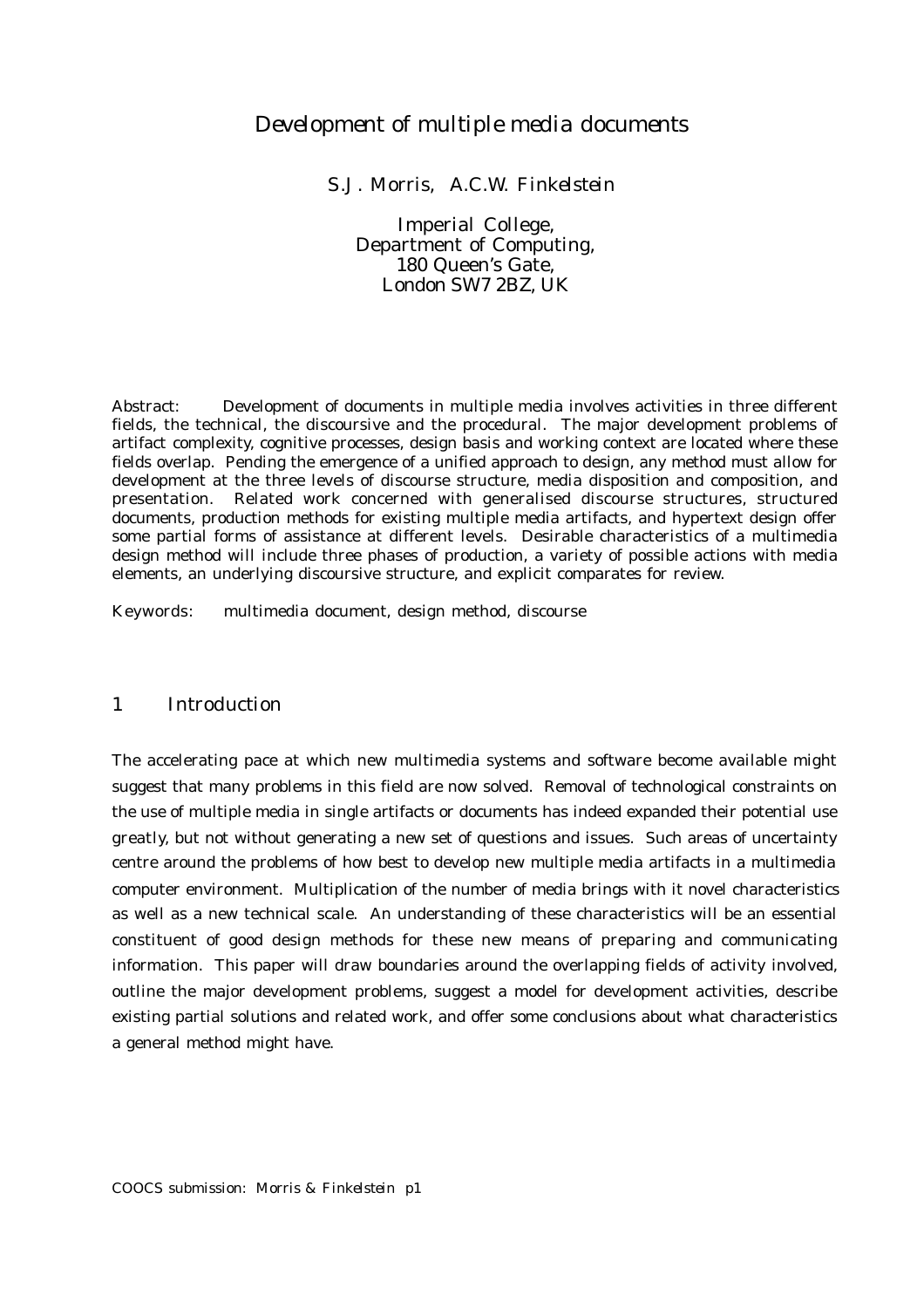# *2 Fields of Activity*

A variety of specific problems and general issues condition any type of methodical development of computer based documents incorporating multiple media. Such problems and issues are illdefined and straddle the boundaries of three different fields of activity, the technical, the discoursive and the procedural; these fields already exist in their own right and offer a variety of insights. We now delineate these fields and set problem definition in a suitable context.

The technical field is the field of the machine. It incorporates the translation of individual media from analogue to digital form, their creation and manipulation in digital form, their subsequent storage, retrieval and eventual display, and the capabilities required for their transmission elsewhere. This field also encompasses the integration of separate media with each other and the mechanics of manipulation and interaction with any user. The development of hardware and software platforms for multimedia systems forms much of the activity. Such work is only a subsidiary concern of our work because our principal intent is to provide practical guidance to augment existing design techniques within the software engineering discipline.

In the discoursive field the activities of the human communicator as message generator or receiver are paramount. The nature of the document as a communicative object, as something that is a vehicle for human thought, is the concern of this field. The definition of discourse may be traditional, by the OED a treatment of a subject in which it is handled or discussed at length. From such a pragmatic definition flows the segregation of discourse, by convention and long practice, into a number of modes: narrative, description, argumentation, exposition and other, always less used, forms such as lyric poetry (Chatman, 1990). This categorisation in effect provides an abstract division according to general purpose. Production of a discourse in the modes of argument or exposition will involve the use of language, whether in verbal or other forms, so as to persuade or influence others. Hence both these modes employ the techniques of suasion that properly constitute rhetoric. The definition of discourse may alternatively be in a more abstract form based on studies derived from linguistics and its semiological extensions. Discourse becomes any valid sequence of statements in their context and discourse analysis becomes a method for analysing the structure of texts or utterances longer than a sentence, taking into account both their linguistic content and their sociolinguistic context (Polanyi, 1987).

In the procedural field the human designer is the principal participant. Its concern is the design activity itself, its constituent parts, their order of production and the context within which the activity takes place. This field impinges closely on the discoursive field because it incorporates theoretical and practical analyses of the manner in which all forms of discourse are comprehended and produced. Related material also comes from the field of software engineering, in the form of software and interface design methods and method engineering research.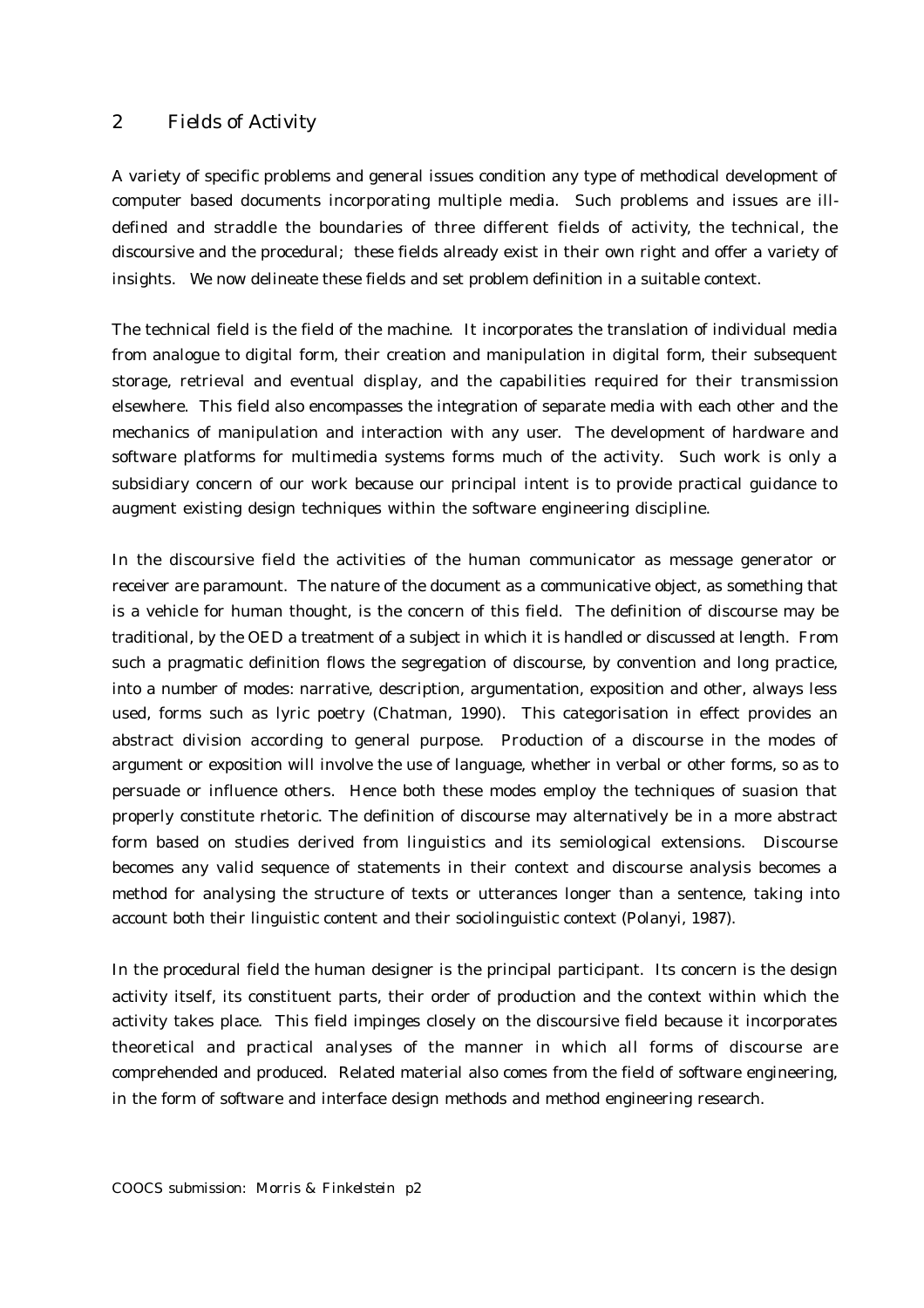

*Figure 1 Overlapping fields of activity and the associated development problems*

# *3 Major Development Problems*

We will now consider the major problems of multiple media document development, located where the fields of activity overlap (Figure 1). The complexity of the final artifact constitutes a group of problems combining technical and discoursive issues: diversity of media, differentiation between temporal and spatial media, links within and between media, levels of interactivity, and technical handling. The overlap between the discoursive and procedural fields is the general location of the other three major problems: understanding of the comprehension and production processes, the choice between strategy or structure as the basis for design, and the working context.

### *3.1 Artifact complexity*

The overlap between the technical and discoursive fields is the general location of the first major development problem, which is the potential complexity of the final artifact. The potential complexity of the final artifact has been apparent for a long period in those works which, although not computer based, incorporated multiple media in a single object.

### *3.1.1 Diversity of media*

All the traditional media persist in the computer environment, with some additions. In combination these media, the intermediate agencies between creator and user and between communicator and receiver, have a diversity that is both a technical and a discoursive issue.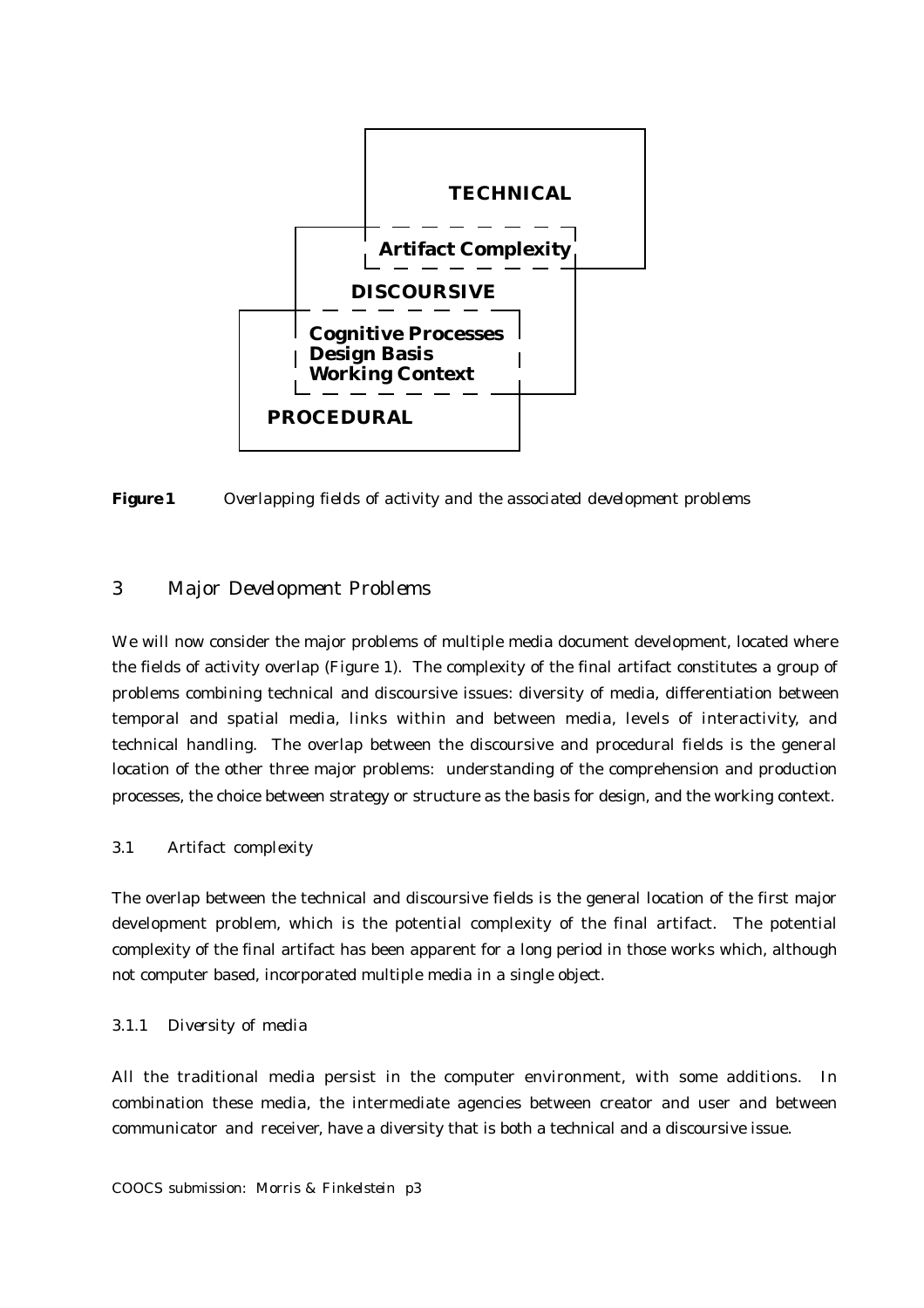In the technical arena the media consist of:

*text* - all forms of written language; *graphics* - vector based or bilevel representation of any image of a type otherwise drawn with a pen or a similar instrument; *image* - any multilevel or bitmap based image; *sound* - all audio signals; *video* - linear sequences of graphics or images that provide the illusion of motion when displayed in rapid succession (usually in excess of twenty five images per second); *numeric data* - all forms including mathematical symbols; *database entities and attributes* (in general sense); and *hypertext* and *hypermedia* - a problematic media type consisting of linked elements of other types.

In the arena of discourse, and particularly where linguistic analysis has been applied, conglomerations of heterogeneous codes displace media. The categorisation of media now becomes one of :

*text* - written 'natural' language in any form;

*graphics* - a two dimensional representation of information using signs from a monosemic system whose meanings are specified or are known beforehand, or from a notation in the strict sense (Goodman, 1969);

*image* - a visual representation whose interpretation involves polysemic elements whose meanings are deduced from the collection in which they appear (Bertin, 1983),

alternatively one that indicates nothing other than itself as its own 'pseudo-presence' (Metz, 1974);

*video* or *moving pictures* - sequences of graphics or images in animated form as defined technically;

*speech* - spoken natural language;

*sound* - the remainder of any sound track including music and real noises proper to their sources; and

*other sign systems* - numbers and mathematical symbols, computer languages and database entities.

It is essential to distinguish between separate systems of signs used for communication. From the practical point of view such discrimination should allow the document producer to avoid the use of more than one language at the same time and protect the user from the resulting confusion.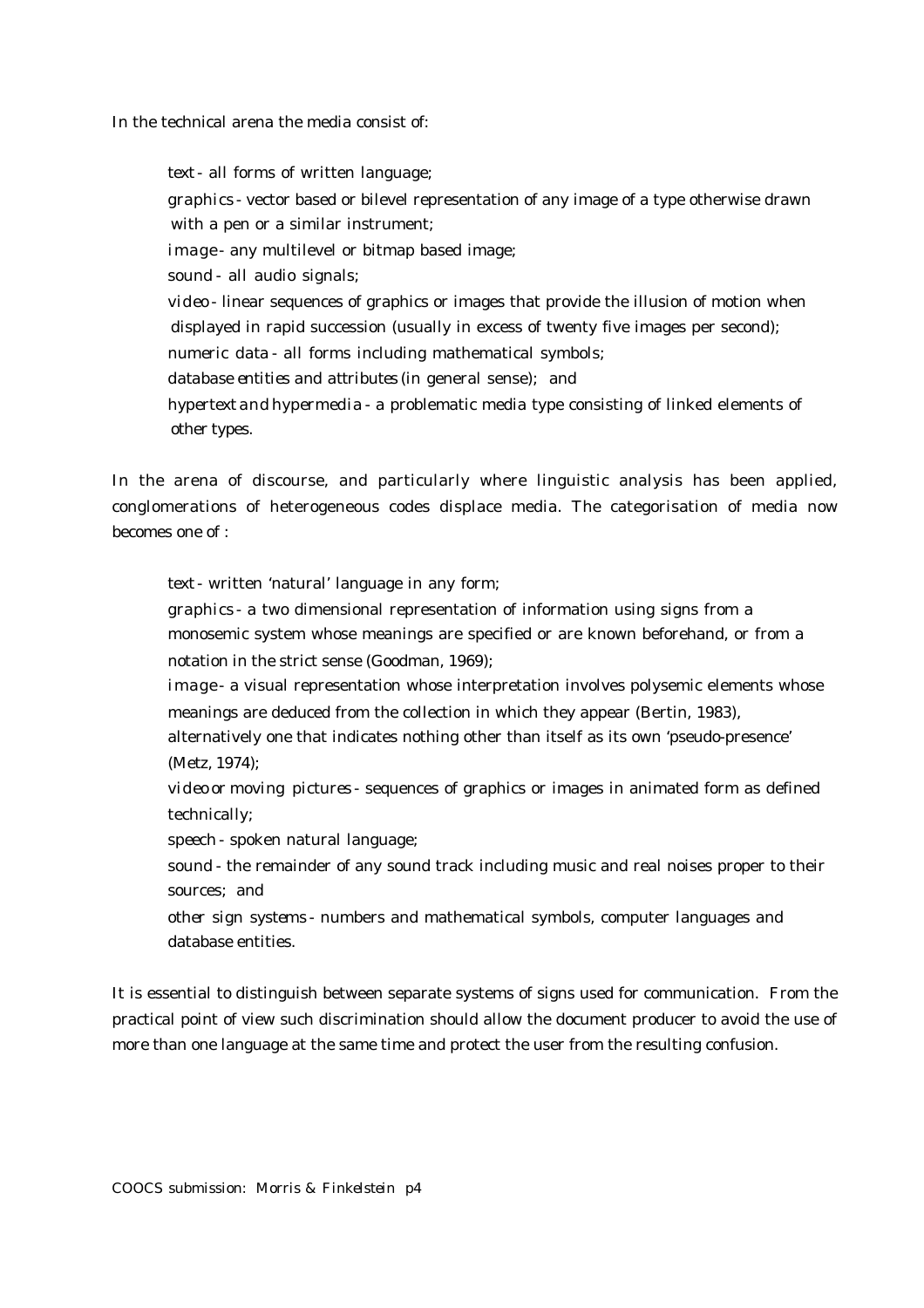#### *3.1.2 Differentiation between temporal and spatial media*

The need to differentiate between temporal and spatial media adds a further dimension to the complexity of the final artifact. Text and image exemplify two important classes distinguished by their perceptual characteristics. Text controls temporally its reception by its audience; it is clear to the reader where to start and to stop (Chatman, 1990). This temporal characteristic carries with it a necessary linear structuring. Language is used linearly because each word or cluster of words stands for an intellectual concept and such concepts can only be combined in succession (Arnheim, 1970). Images on the other hand do not regulate the temporal flow or spatial direction of audience perception; they present themselves simultaneously in their entirety. The general distinction between the visual arts as essentially spatial and the verbal arts as temporal goes back to the late eighteenth century (Lessing, 1984). However, while single images and graphics may in practice be presented in their entirety and be considered theoretically as an aesthetic totality, it is not altogether certain that the reading of text and the scanning of pictures differ radically in perceptual terms (Kolers, 1977).

Notwithstanding such caveats, the dichotomies of the temporal and the spatial and of the linear and the non-linear remain; they will exert a powerful complicating influence on multimedia documents and they will constitute an essential consideration in their design and structure.

#### *3.1.3 Links within and between media*

Complexity involves not only the combination of many and different elements, but also their connection in a manner that is not easily disentangled or analysed. Problems of juxtaposition and interrelation of different media have existed for as long as technical production methods have allowed the incorporation of more than one medium in a single document; the oldest examples are illustrated books. Such problems are merely compounded in computer based documents which may, if required, call upon the full range of available technical media. This important quantitative difference is accompanied by an essential qualitative difference brought about by the ability to link media elements of the same or different kinds. The first exploitations of this linking ability form the existing body of hypertexts. A variety of link types exist in various hypertext implementations. The detailed nature of hypertext links is not immediately relevant in this context; most recent ideas are unified in the 'link component' concept of the Dexter Hypertext Reference Model (Halasz & Schwartz, 1990; Grønbaek, 1992).

### *3.1.4 A continuum of interactivity*

The availability of links connecting parts of a multimedia document opens the way for new relationships between the document and its user. A continuum of potential accessibility to the user best describes the theoretical relationship between multimedia and hypermedia. At one extreme is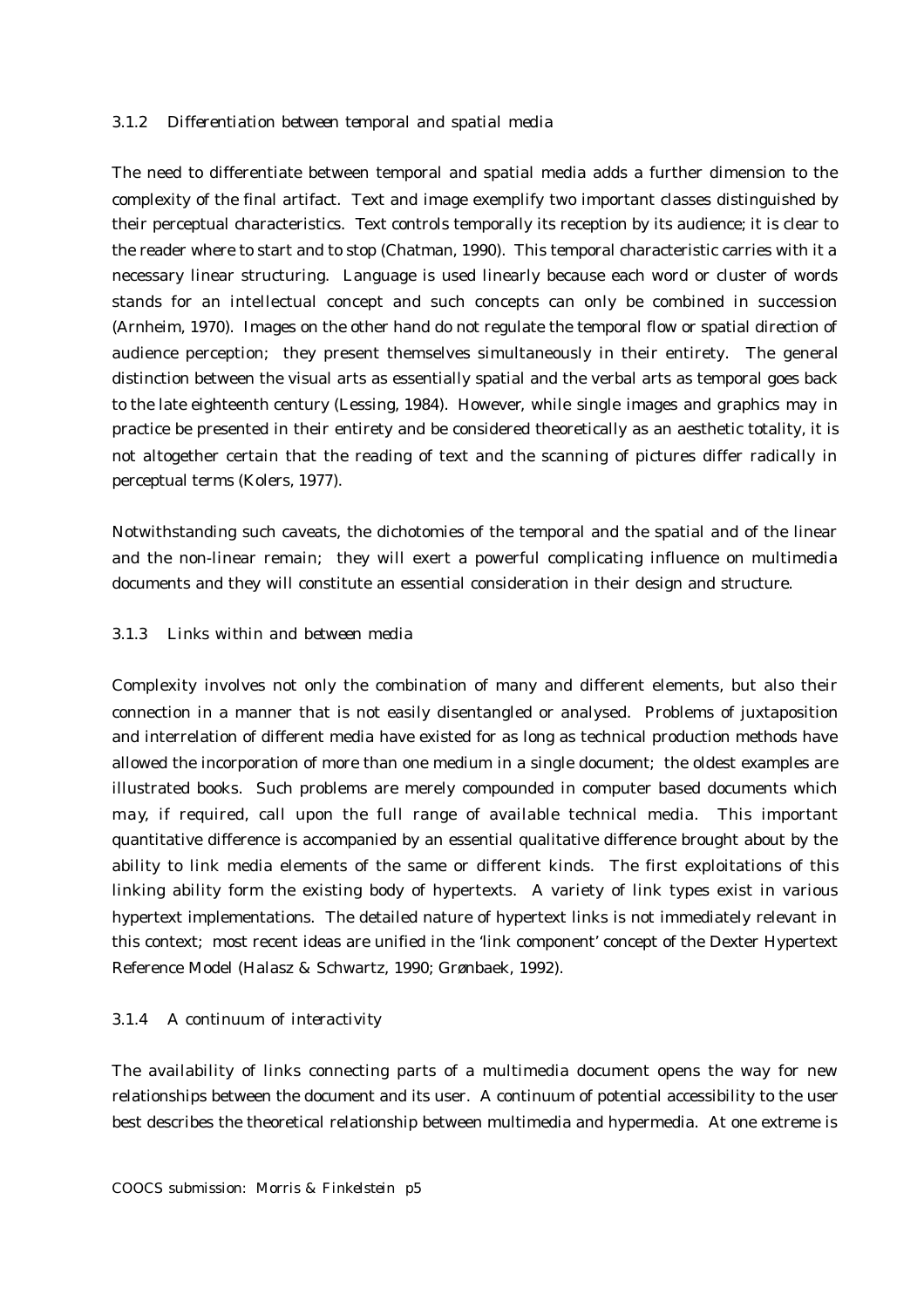a multimedia document with 'closed access', where the user is a passive receiver and cannot interact in any way other than to interrupt attention or withdraw it. Such documents already exist in the form of commercial video presentations. At the other extreme is a hypermedia document with 'open access' allowing a completely free passage within and between all media elements. Such documents are unlikely to be constructed, except in the form of descriptive multimedia databases, because of the 'navigation' and 'cognitive overload' problems already identified with hypertexts (Conklin, 1987). Between these two extremes are the degrees of 'restricted access' implied in the number of alternative paths that are available between the nodes containing text or any other type of media element.

## *3.1.5 Technical handling problems*

Outstanding technical problems still inhibit any systematic document development. Source material exists in a variety of non-digital forms; the required amounts of digital data strain current storage and compression technologies; partial methods of media integration are offered in different commercial products and experimental systems. These problems add further constraints to the task rather than form part of its essential definition and there is a body of relevant literature (Davies & Nicol, 1991; Williams et al., 1991).

# *3.2 Discourse comprehension and production processes*

The second major problem area related to document development is the general understanding of the comprehension and production processes involved. Ideally there should be a firm foundation for any design method constructed from an understanding of the cognitive processes involved in the production and comprehension of each discoursive medium. Some components of such an understanding already exist, although few are directly applicable and most work concentrates on the single medium of text.

In one general model (Flowers & Hayes, 1980) the long term memory of the writer, the task environment and the writing process itself are interconnected sub-domains of the overall task. Such a model supports a variety of general strategies, although none is implicit in the model itself. A more recent model provides a closer relationship between its own structure and possible production strategies (Sharples & Pemberton, 1988; 1990); it combines 'representational items' with 'representational structures' in a matrix form. Transitions from cell to cell in different sequences suggest alternative writing strategies.

This relationship between model and production strategy, although associated in this work with a confined segment of media, indicates an important general element of any overall document development method.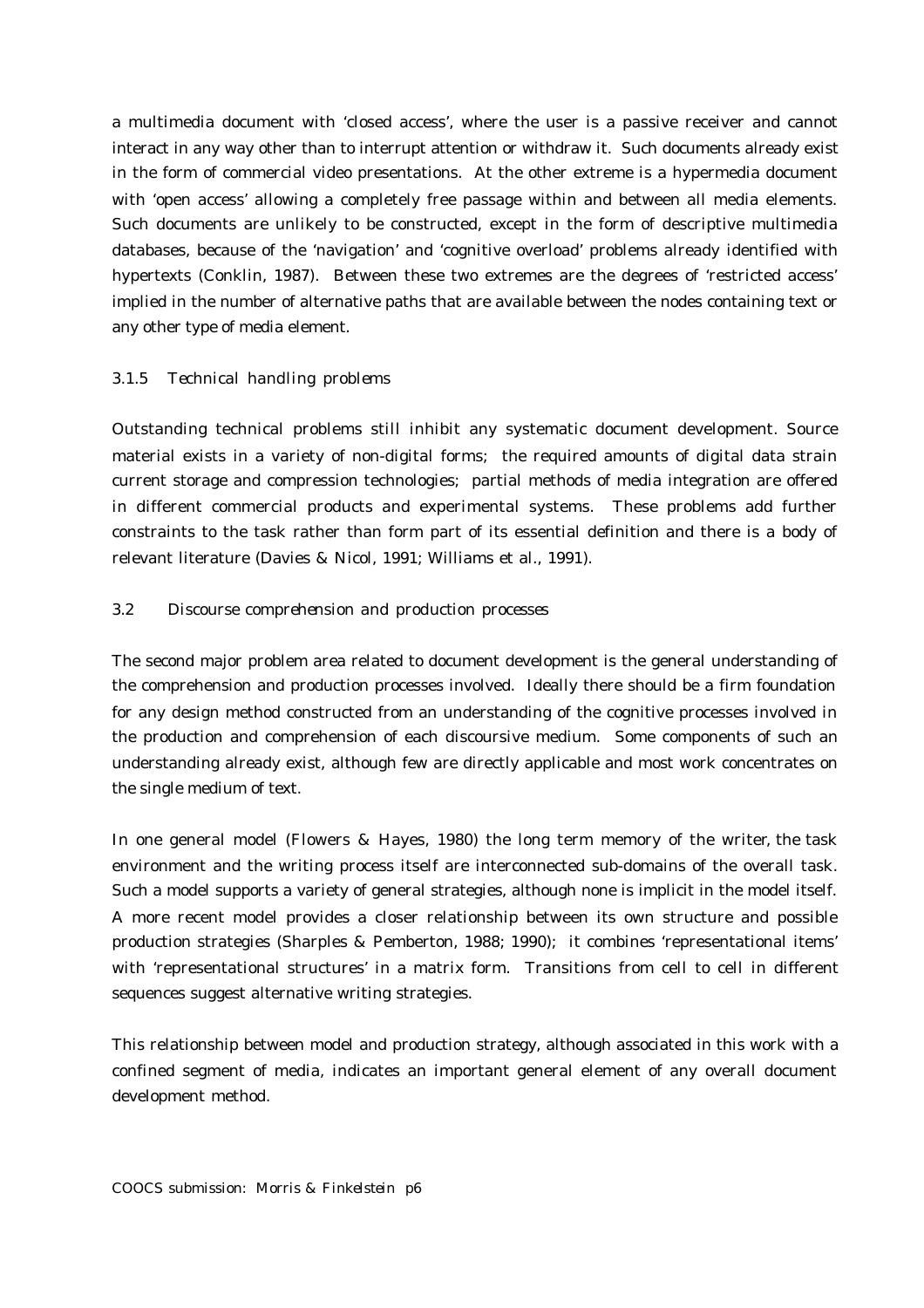#### *3.3 Strategy or structure as design basis*

The third main development problem concerns the nature of the design philosophy that will underlie any method. The first alternative is a descriptive approach based on some form of static structure; the second is an approach which is more dynamic and process orientated and which employs in some way strategies for action on the part of the producer or on the part of the person attempting comprehension. The first approach is well developed in software engineering as well as in the fields of linguistics and psychology; the second exists only within discourse analysis.

In the descriptive approach the structure of the end-product acts as a guide for the relationship between the parts of the method. A layered model may define the product structure; the associated method comprises a set of stages arranged in a sequence corresponding, at least in part, to the ordering of the layers. Models of language and the use of language, both in linguistics and psychology, account for linguistic objects in terms of the 'levels' of morphonology, syntax, semantics and the pragmatics of composition. Comprehension is understood to take place in stages corresponding to these levels. Such layers or levels of abstraction do not necessarily dictate an order of generation, but do fix a relationship that precludes simultaneous instantiation of elements at different levels. In software engineering parallels with the linguistic models are clearest where similar terminology is used in 'linguistic' models, as in the Command Language Grammar (CLG) representation for user interfaces in interactive systems (Moran, 1981). CLG addresses the problem that systems may be designed without a conceptual model in mind, but assumes explicitly that the model of the designer and the model of the user are essentially identical.

Only in part of the field of discourse analysis has there been any attempt to combine an understanding of both the comprehension and production of discourse, even if the bias is heavily on the former (van Dijk & Kintsch, 1983). An approach called 'strategical' because of its more dynamic and process orientated characteristics replaces the earlier predominantly 'structural' approach. Strategies are concerned with the establishment of local and global coherence in a 'textbase', the semantic representation of the input discourse. Emphasis is upon the continual feedback between less and more complex units composed of the semantic 'propositions' which define the textbase, and upon the non-sequential growth of these units. A set of 'propositional strategies' enables the construction of propositions themselves; 'local coherence strategies' establish meaningful connections between successive sentences in the discourse, and 'macrostrategies' provide 'macropropositions'. Such macropropositions may themselves be connected to form a 'macrostructure' of the text, a theoretical account of its gist, theme or topic. There are also 'schematic strategies' because many discourse types exhibit a schematic structure based on convention, a 'superstructure' which organises global content.

The link which allows the use of such an approach for the study of production, as opposed to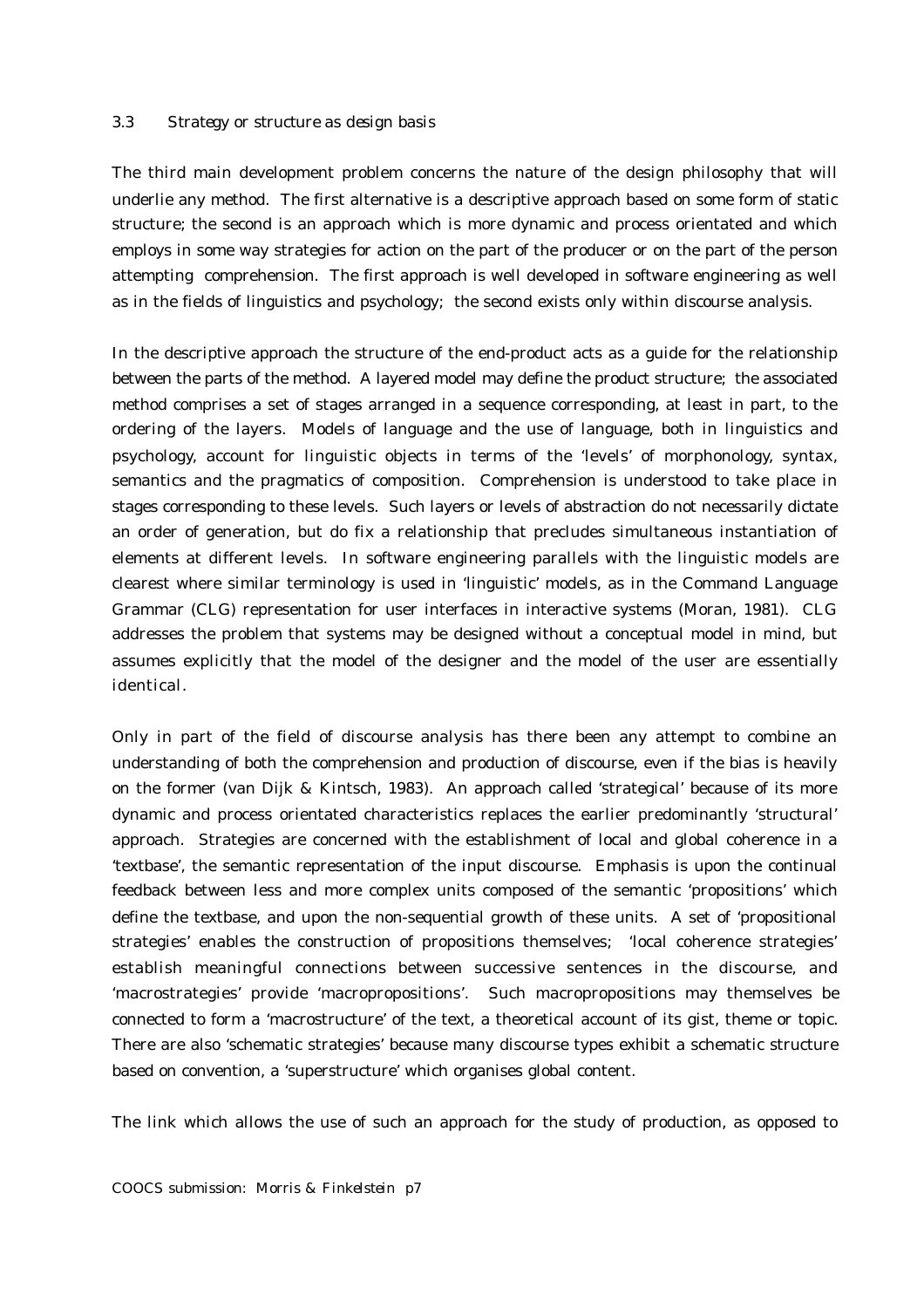comprehension, is the assumption that language users do not plausibly have two completely different and independent systems of strategies for production and understanding. However the production process cannot simply be a reversal of the process of comprehension because the initial data and goals of the speaker or writer and of the listener are different and they remain different through subsequent stages (*ibid*).

The nature of the multiple media document as a computer based artifact suggests that a descriptive structural approach would provide a suitable basis for design. On the other hand, the nature of the document as discourse and the lessons of discourse analysis would support the more process orientated strategic approach.

#### *3.4 The working context of development*

The fourth major development problem is the lack of a clear overall working context for multiple media document development. The number and variety of persons and skills involved in related activities, particularly in parts of book publishing and the whole of film making, even if drastically reduced in scale, suggest a complex situation. Such diversity is associated with interwoven organisational and collaborative arrangements. The assumption must be that individual authorship may not be the norm, especially for commercial products. The role of the author may be held jointly by two or more collaborators, possibly with the different skills associated with different media, and the work of the author or authors may be mediated within an hierarchical organisational structure. Working relationships of a cooperative or collaborative nature in writing, which assume a joint responsibility and division of tasks and labour, are already the subject for study and a framework for research exists (Sharples et al., 1991). Work is mediated if a person or persons comes between the principal producer and the final product in a relationship in which the mediator may predetermine or amend its form or content. Mediated working arrangements are as common as collaborations and may be more appropriate where production activities require the deployment and direction of diverse skills.

The processes of review, revision and editing are essential and closely related parts of any mediated activity. These processes are also an integral part of the individual act of writing and the study of this act has identified important characteristics. The review process is akin to revision in that both may be distinguished from text generation by the fact that they involve some explicit process of comparison, generally between some segment of text and some representation of knowledge, intention or assignment; the result is some attempt to change the text (Bartlett, 1982). The comparate, that with which something is compared, is the essential prerequisite for any form of review or editing. It has an important role in a whole range of editing process, including traditional publishing (Butcher, 1975; Chicago, 1982) and film production (Reisz & Millar, 1968), and a variety of software engineering techniques including 'document inspection' (Fagan,1986) and 'critiquing' (Silverman, 1992).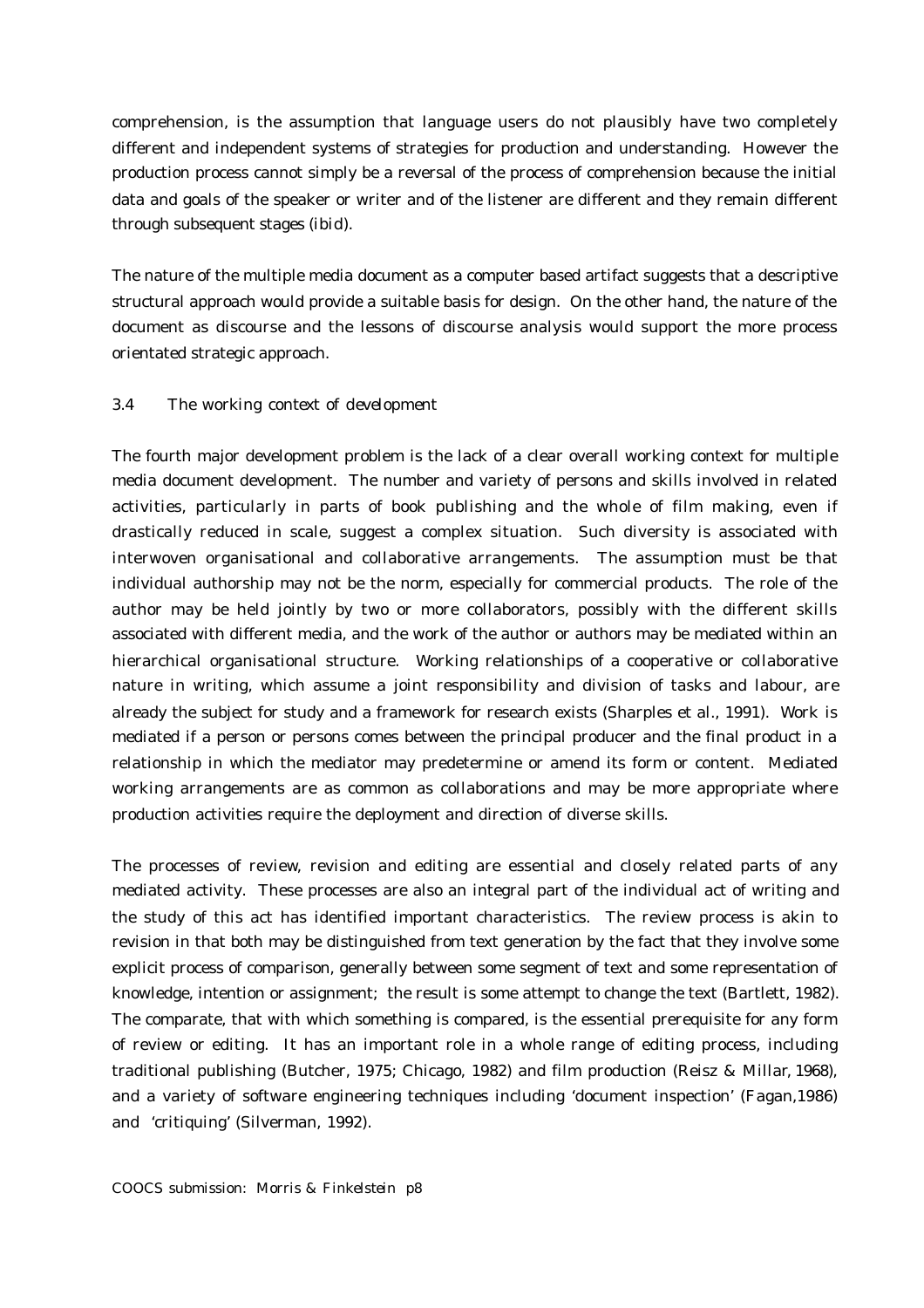The conclusion is that, whether as a collaborative or mediated activity, multimedia design will incorporate implicitly, but preferably explicitly, comparates that will facilitate review, revision and editing. This will provide an essential element of a satisfactory working context. Other issues, such as the combination of different skills required by different media, remain open.

#### *4 Development at three levels*

As an initial step towards a comprehensive solution to the problems of multimedia document development, we propose a model of development activities with three layers or levels.



*Figure 2 Three levels for multimedia document development*

Pending the emergence of any such unified approach to design, any method must allow development to take place on at least three different levels. These are the levels of discourse structure, media disposition and composition, and presentation. Each may have its own design rules and its own representations. There may also be intermediate representations. Work may progress sequentially, simultaneously (as illustrated in Figure 2) or in some set of temporal combinations according to the method proposed. The overall objective is to make as explicit as possible, to the producer and to collaborators or mediators, the transformation of the abstract communicative object into the communicative artifact realised before the user.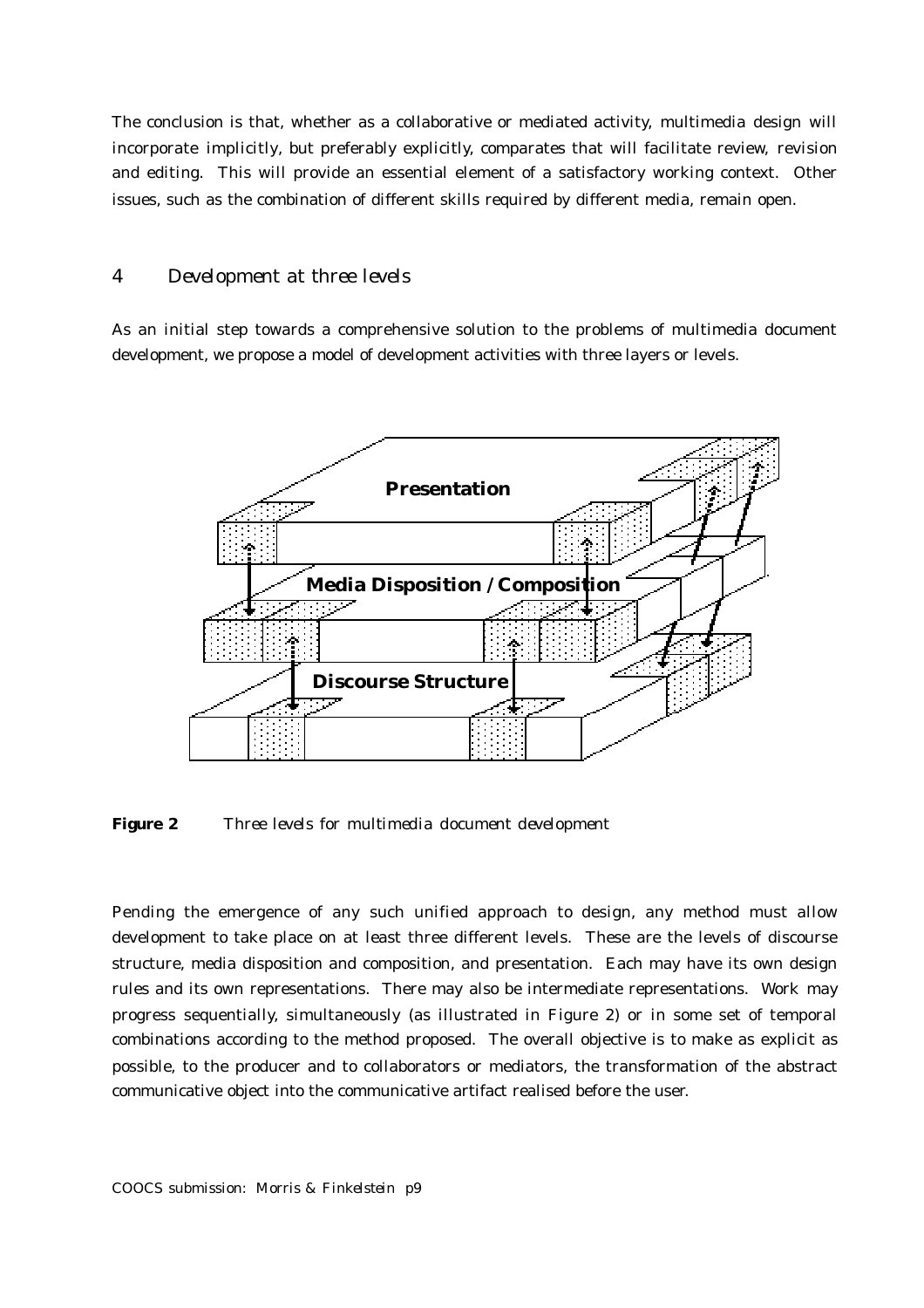### *4.1 Level of discourse structure*

The level of discourse structure is the most abstract. It will contain three general types of discourse: description, argument and narrative. The other modes mentioned earlier are of less importance in this context. Description renders explicitly the essential properties of an object for their own sake. Implicit description may take place within any other type of discourse as a subsidiary activity, for example in moving pictures where the primary focus of attention may frequently be elsewhere (Chatman, 1990). This is one example of the ability of media to perform two or more representational functions at one time.

For the purpose of discourse, argument is defined as any process of reasoning intended to establish or subvert a position. Although this would encompass formal types of argument based on mathematics and formal logic, the emphasis here will be on the informal types commonly used in general intercourse (Perelman & Olbrechts-Tyteca, 1968). Argument and exposition have an indistinct boundary; the latter subsumes the former. Argument presupposes a difference of opinion, while exposition merely requires an absence or confusion of opinion, whose clarification implies an argument in favour of its own preferability (Chatman, 1990).

Narrative is a sequence of events characterised by plot, character and setting. It is unique among discourse types in having a 'doubly temporal logic' (*ibid*) entailing both an 'external' movement through time, the duration of presentation, and also an 'internal' progression, the duration of the sequence of events that constitutes the plot. Chatman also emphasises the importance of double functions not only of media but also of discourse types, which may form an underlying structure or an overriding surface representation, for example the surface narrative form of fables or of television commercials which present arguments in clear stages.

### *4.2 Level of media disposition and composition*

At this level the choice, disposition and composition of individual media elements take place. Choice concerns the selection of the medium to be employed as the vehicle for each element of the discourse structure at each stage of its development. This must recognise the close existing relationship between certain media and standard discourse types, born out of the dominant historical position of text and the more recent cultural influence of moving pictures. It also involves the issue of whether there is to be a dominant media type for the principal discourse elements, with subsidiary media for any subordinate parts. This is the basic issue of disposition.

Media disposition at this level implies the formalisation of any hypertextual links at this same level, rather than in the discoursive level. It has yet to be demonstrated that hypertext (and by extension hypermedia) is the priviledged medium of any particular mode of discourse, or that it is in itself a new mode. In these circumstances it becomes another vehicle for existing forms of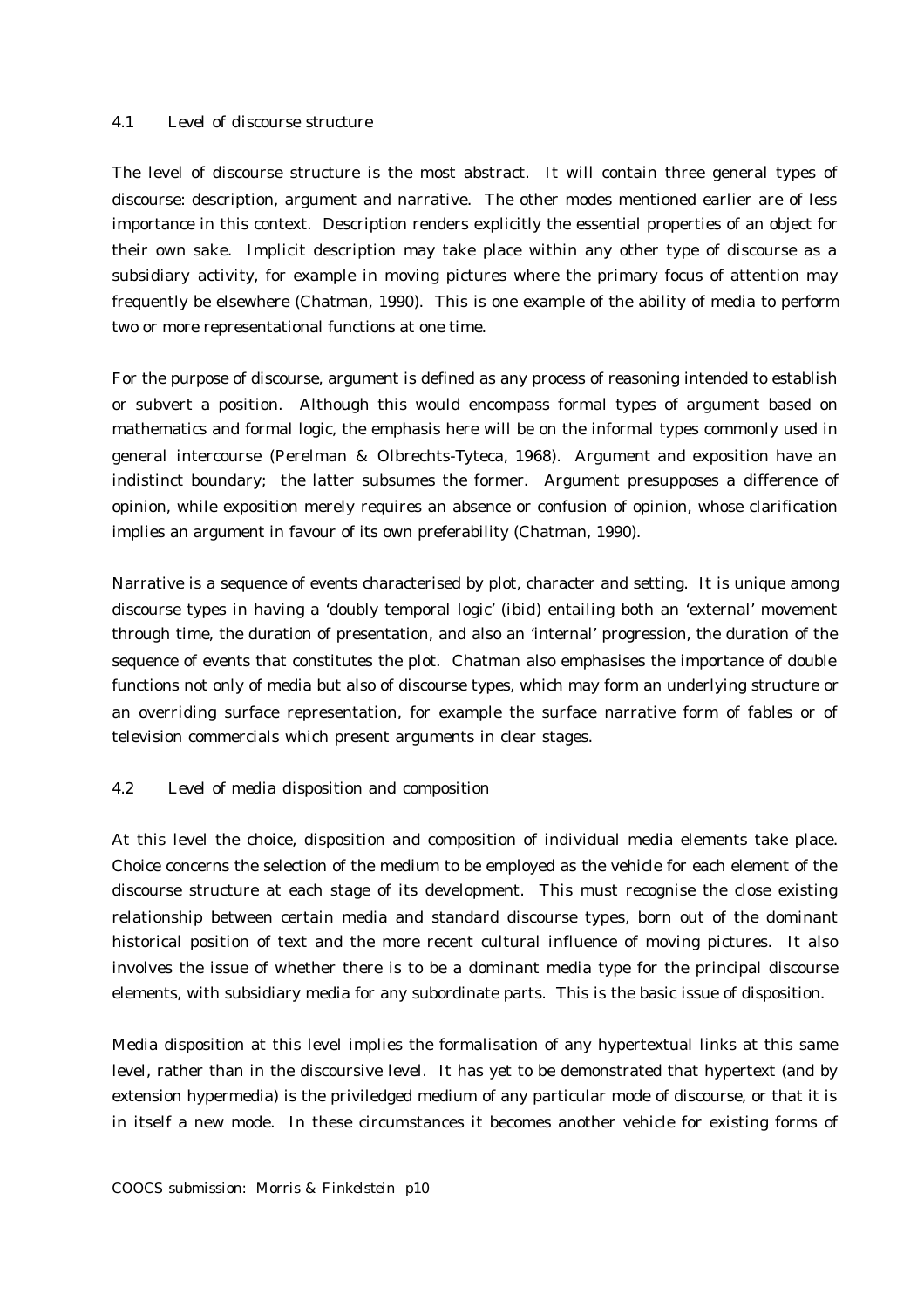discourse, albeit of a kind with new technological demands and offering new opportunities for expression different from those of existing media. The capacity to provide a chosen degree of 'restricted' or 'open' access may alter discourse in unpredictable ways; in the interim there is a certain need to provide design asistance that will allow the integration of this capacity into existing modes of discourse.

The composition of individual elements takes place at this level, at least in the sense of the creation of their full content. Analyses originating in linguistics would reject any such distinction between form and content on the grounds that the latter must itself have some form of its own. The practical value of the distinction lies in the possible avoidance of fixing prematurely the final representation and in the provision of the essential comparates for any review.

## *4.3 Level of presentation*

The level of presentation involves both the design of the appearance of the final artifact and its representation as a computer based object. The design has spatial and semantic aspects. The former involves the elements as displayed individually; the latter incorporates their appearance when involved in the possible combinations allowed by media disposition, plus the representation of the means of 'navigation' or access. The structure of the computer based object, its presentation to the machine, relates both to internal technical factors and to the structure required for transmission to other machines and reproduction by them.

# *5 Partial solutions and related work*

At each of the suggested levels of activity some assistance is already available, from generalised discourse structures at the first level, from production methods for existing multiple media artifacts and from design methods for hypertext and hypermedia at the middle level, and from 'structured documents' at the third level. The following sections outline the contributions and their possible value.

### *5.1 Composition with generalised discourse structures*

The techniques of classical rhetoric are important in the context of discourse structure because they offer both a comprehensive, staged method and a developed conception of internal structure. Their primary objective is to exert an effect on an audience; as such they can support both argumentative and expository purposes (Corbett, 1990). They thus encompass an important, but incomplete, set of discoursive modes. In the classical method the initial need to find arguments to support the assigned case or point of view motivates the first of five main stages, 'discovery' (*inventio*). The selection and organisation of the arguments and ideas takes place in the second stage,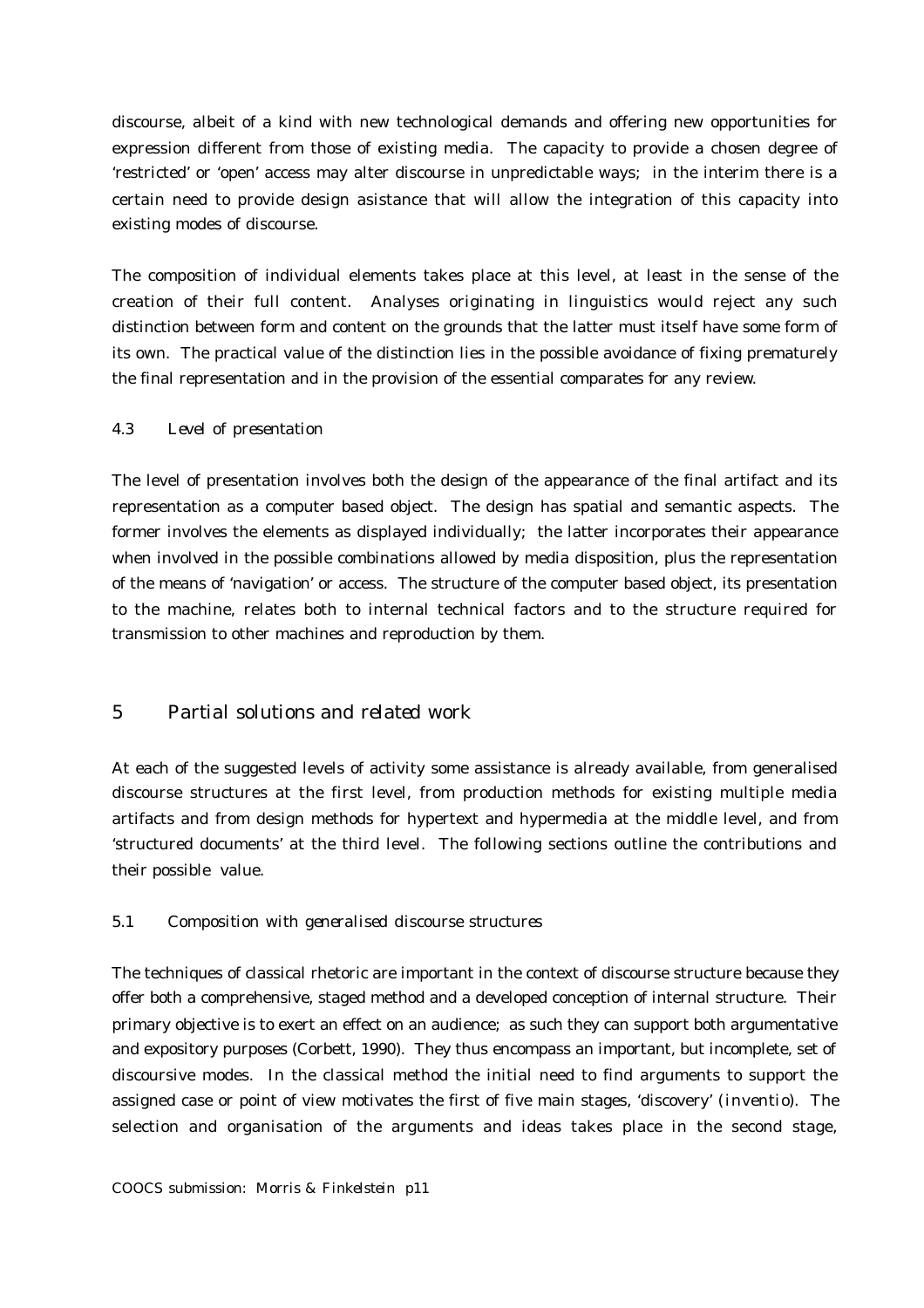'disposition' (*dispositio*). Its standard six parts provide an ordered internal structure. The third, fourth and fifth stages are style (*elocutio*) which is concerned with the choice of words, their composition in phrases and clauses and the use of figures of speech, memorisation (*memoria*) and delivery (*pronuntiatio*). The general practical value of classical rhetoric as a means of preparing, marshalling and presenting arguments endures, as does its example as a structured method of great sophistication and pervasive influence. One contemporary use of three partial stages in the context of hypertext forms part of the discussion below.

The claim that 'superstructures' may be part of a more general theory of discourse and semantic practices (van Dijk, 1979) is not yet developed. The more limited development of this concept beyond linguistics provides potentially useful frameworks for a variety of both general and specialised discourse types. Graphical representations of knowledge structures already provide the basis of systems such as gIBIS (Conklin & Begeman, 1988). There are also precedents in the 'descriptive' mode of software engineering where an exemplary structure for requirements specification is an important objective for some authors (Heninger et al., 1978).

Long study of the narrative has provided schematic structures for stories such as that provided by van Dijk (van Dijk, 1979). This incorporates five categories of elements: setting, complication, resolution, evaluation, and coda or moral. Together they form an hierarchical structure definable in terms of formation rules which specify the rank and ordering of the categories and which may be recursive . The categories provide the functional slots for the content of the discourse, in this formulation made up of the 'macrostructures' or 'macropropositions' referred to above. Pragmatic structure for reasoning and argumentation (Toulmin, 1958; Perelman & Olbrechts-Tyteca 1968) provide the basis for a similarly constructed arrangement of argument incorporating setting, premises, facts, warrant, backing, and conclusion . The same approach is usable for more specialised activities that are either highly conventionalised, as in the case of scholarly papers , or very general as in the case of newspaper articles (van Dijk, 1979).

These varied conventional discoursive structures offer clear guidelines for document design, at least in single media, which may be more generally applicable.

# *5.2 Production methods for existing multiple media artifacts*

Well developed design procedures already exist which employ staged representations in different single media. Creation of multiple media documents in the form of film and animation has been well established for some time, the design processes are well understood and the stages of production follow clearly defined paths. The controlled transformation and amalgamation of single media elements result in a single artifact integrating at least three media. Filmmakers and animators operating in the dominant narrative mode of their field employ such methods; each displays interesting features of media relationship and ordering (Bloedow, 1991; White, 1986)).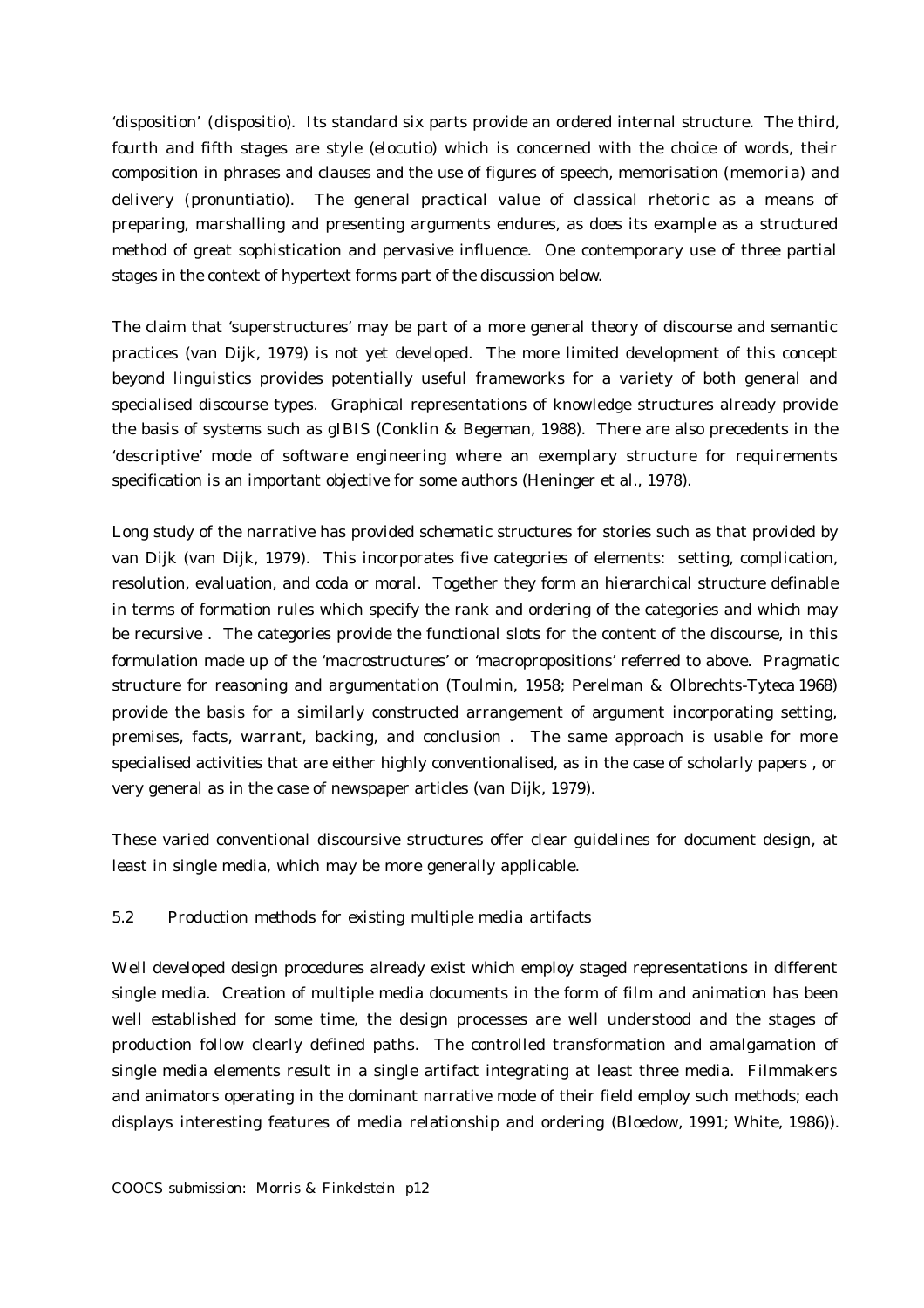Tables 1 summarise the roles of individual media in the animation process.

| Stage of<br>development                                                                                                                                                                                                                           | stage(s)                                                                                        | Source Media employed                                                                                                                                                                                                                                      | Media for which<br>substitutes                                                                                                                                                                                                                                                                                             | Contribution to<br>final presentation                                                                                                                                                                                                                                                                                                                                   |
|---------------------------------------------------------------------------------------------------------------------------------------------------------------------------------------------------------------------------------------------------|-------------------------------------------------------------------------------------------------|------------------------------------------------------------------------------------------------------------------------------------------------------------------------------------------------------------------------------------------------------------|----------------------------------------------------------------------------------------------------------------------------------------------------------------------------------------------------------------------------------------------------------------------------------------------------------------------------|-------------------------------------------------------------------------------------------------------------------------------------------------------------------------------------------------------------------------------------------------------------------------------------------------------------------------------------------------------------------------|
| 0 Original conception<br>1 Script<br>2 Storyboard<br>3 Sound track<br>4 Track breakdown<br>5 Character designs<br>6 Leica reel<br>7 Line tests<br>8 Clean-up<br>9 Trace and paint<br>10 Backgrounds<br>11 Checking<br>12 Final shoot<br>13 Rushes | $\bf{0}$<br>0,1<br>3<br>1,2<br>2,3,4,5<br>5.6<br>7<br>8<br>$\boldsymbol{2}$<br>9,10<br>11<br>12 | Speech, Images<br>Text<br>Images (drawn)<br>Speech, Sound<br>Graphics, Text<br>Images (drawn)<br>Moving pictures<br>Ims.(drawn), Move. Pict.<br>Images (drawn)<br>Images (drawn)<br>Images (drawn)<br>Images (drawn)<br>Moving pictures<br>Moving pictures | Move.Pict., Spch.,Snd<br>Speech, Sound<br>Images (photo.)<br>None (no substitution)<br>None (production aid)<br>Images (photo.)<br>Moving pictures<br>Moving pictures<br>Images (photo.)<br>None (no substitution)<br>None (no substitution)<br>None (no substitution)<br>None (no substitution)<br>None (no substitution) | To whole (in abstract)<br>To part (dialogue)<br>To part (images subset)<br>To part (principal comp)<br>None (production aid)<br>To part (images subset)<br>To whole (gen. design)<br>To part (full outline)<br>To part (final images)<br>To part (final images)<br>To part (final images)<br>To part (final images)<br>To part (final images)<br>To part (final images) |
| 14 Dubbing<br>15 Answer print                                                                                                                                                                                                                     | 1,3,4<br>13,14                                                                                  | Speech, Sound<br>Move.Pict., Spch.,Snd                                                                                                                                                                                                                     | None (no substitution)<br>None (no substitution)                                                                                                                                                                                                                                                                           | To part (fin.soundtrack)<br>To whole (final artifact)                                                                                                                                                                                                                                                                                                                   |

### *Table 1 Media use in animation production*

Film and animation procedures present special cases whose methods are directly applicable to 'closed access' multiple media documents. More importantly they show the general importance of media substitution, amalgamation and transformation as the means for moving from an underlying discoursive structure to a final presentational form.

#### *5.3 Hypertext and hypermedia design methods*

There is a sharp contrast between the pragmatic basis of methods established for film production and the theoretical origins of the few methods proposed for hypertext and hypermedia. Currently these are the only alternatives available that might suggest possible design frameworks for multiple media documents. Design at a conceptual level in a system independent manner is one important theme of this work. The description of the 'global' properties of an application, such as its representational structures, navigational patterns, operational semantics, overall visualisation and display aspects, precedes the 'local' creation of individual nodes and their content (Garzotto et al., 1991). This distinction is generalised in the concept of 'authoring-in-thelarge' and 'authoring-in-the-small'. This concept provides the basis for an iterative model of hypertext authoring, a seven stage process, advocated in the HYTEA project (Schiff, 1992). The aim of this project is to support the system of choice of the developer rather than to provide a system of its own, the assumption that 'authoring-in-the-large' can be considered and supported somewhat independently of 'authoring-in-the-small'. A similar assumption underlies an alternative nine stage method (Morris & Finkelstein, 1992). This delays authoring of application content until its final stage; it also requires creation of global models of both the subject domain and, in a subsequent stage, of the application structure.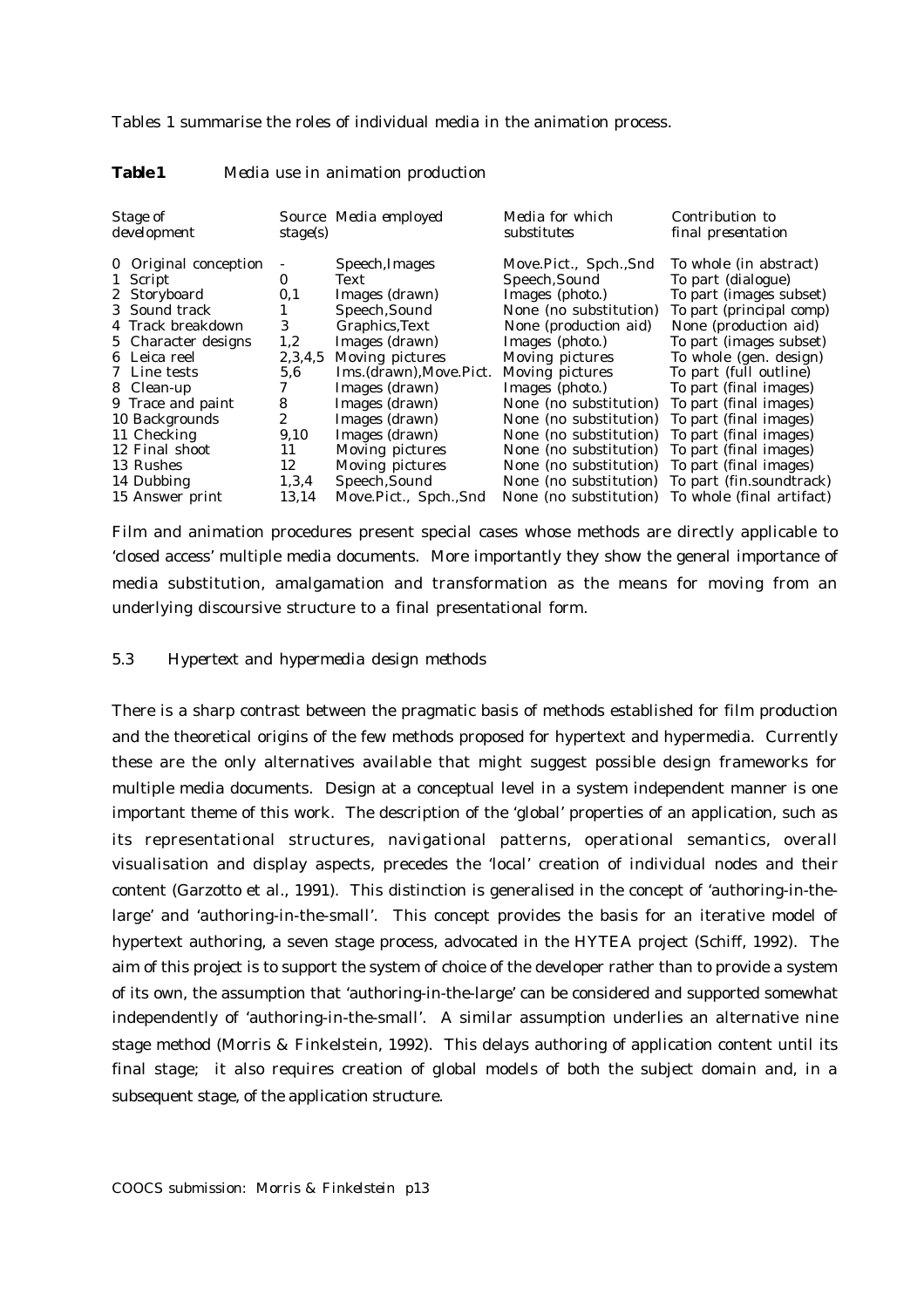Both these approaches have their origins in software engineering and echo its terminology (DeKremer & Kron, 1976). An alternative approach takes as its starting point the ideas of local and global coherence from discourse analysis combined with a tripartite structure from classical rhetoric (Thüring et al., 1991). The three parts are 'content', 'structure' and 'organisation' corresponding to 'invention', 'disposition' and 'presentation' (apparently a kind of amalgamation of 'style' and 'delivery'). This approach is the foundation for SEPIA, a 'co-operative hypermedia authoring environment' (Streitz et al., 1992).

Hypertext and hypermedia studies appear to be edging towards design methods that have a diversified rather than monolithic structure, but at present do not offer any comprehensive help.

## *5.4 Presentation via 'structured documents'*

The problems of defining the presentational qualities of the highest level of textual entities, the 'pragmatics' of the layered linguistic model, have received considerable attention because of the increased importance of document portability. This work is a major part of what might be termed the 'artifact driven' approach to document development which began with word processing applications. The fundamental concept is 'mark-up' (Coombs et al., 1987). Originally used only for editing typesetting instructions, it is now employed in a general sense, often in the context of 'structured documents' (André et al., 1989), to refer to any data added to a document to convey information about it in a machine environment.

Products of the artifact orientated 'structured document' approach, such as SGML (Goldfarb, 1990) and by extension Hytime (Newcomb et al., 1991), will increase portability and improve presentational capabilities and thus complement, rather than displace, any design solutions.

## *6 Conclusions*

This section summarises the principal points already made and suggests some desirable characteristics of any design method for multimedia documents.

❇ The development of computer based multiple media documents requires a new framework of ideas that will support the merger of concepts from hitherto discrete fields of activity and study. The nature of the document as a communicative object, as a vehicle for human thought, places it within the field of discourse. Any number of diverse media types and elements may act as a carrier for an instance of discourse. The computer environment opens the prospect of maximum diversity and complexity in the final artifact. Thus discoursive issues overlap the technical.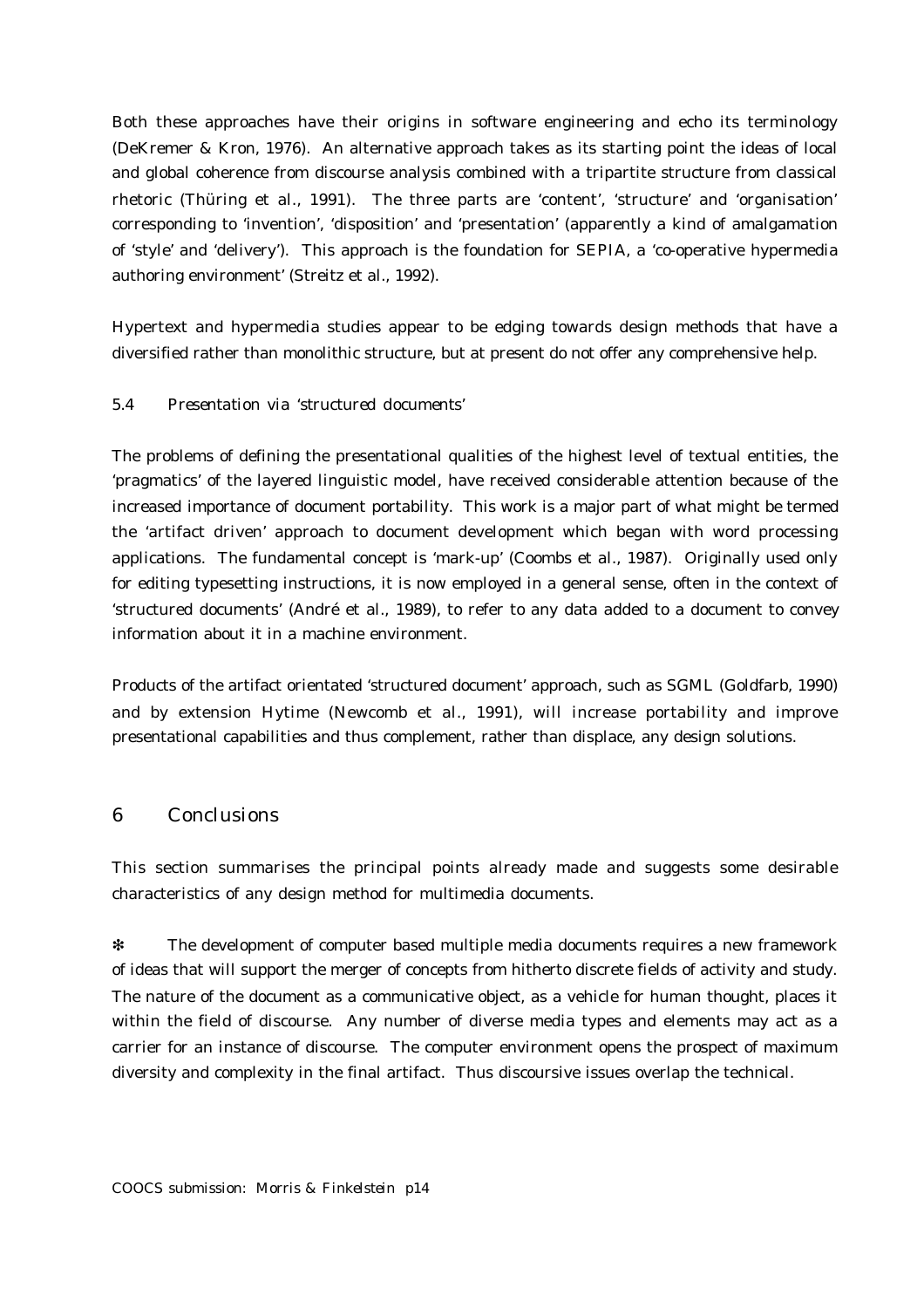❇ Understanding of the cognitive processes involved in the comprehension and production of discourse would provide important guidance for any design method, but such knowledge is only partial even for single media. The working context for document development is clearer because of experience with existing multiple media enterprises, such as film making, which require the deployment and direction of diverse skills and are essentially mediated activities. The boundaries of development procedure and discourse also cross in all these activities.

The nature of the document as a computer based artifact suggests that a descriptive structural approach would provide a suitable basis for design. On the other hand, the nature of the document as discourse and the lessons of discourse analysis would support a more process orientated strategic approach. The procedures used in existing practical methods for multiple media production suggest a version of the latter in which structure still has an important, but not dominant role.

❇ Pending the emergence of a unified approach to design, any method must allow for development to take place on at least three different levels: discourse structure, media disposition and composition, and presentation. The discourse level provides the opportunity for clear structural definition; the media disposition and composition level will facilitate the maximum use of the multiple media available; the presentational level safeguards the necessity for usability and portability. The overall objective is to make as explicit as possible, to the producer and to collaborators or mediators, the transformation of a representation of the abstract communicative object into the communicative artifact realised before the user.

❇ Existing techniques and studies offer different types of assistance at each level. Classical rhetoric and modern discoursive 'superstructures' may give direct guidance at the discourse level. At the presentation level 'structured documents' and 'mark-up' languages will act only as complements to any design method. At the level of media disposition and composition film and animation processes may provide immediate parallels. Hypertext methods do not yet appear sufficiently developed.

It is possible to identify some desirable characteristics of a method for developing multimedia documents.

❇ Existing multiple media methods for film and animation suggest a pragmatic distinction between three general phases of 'pre-production', 'production' and 'post-production'. Although there may be a general correspondence with the three levels of activity identified, elements at any level may be fixed during any phase. This acknowledges the importance of the process orientated approach to comprehension and production, as yet insufficiently developed to provide the basis for a full method.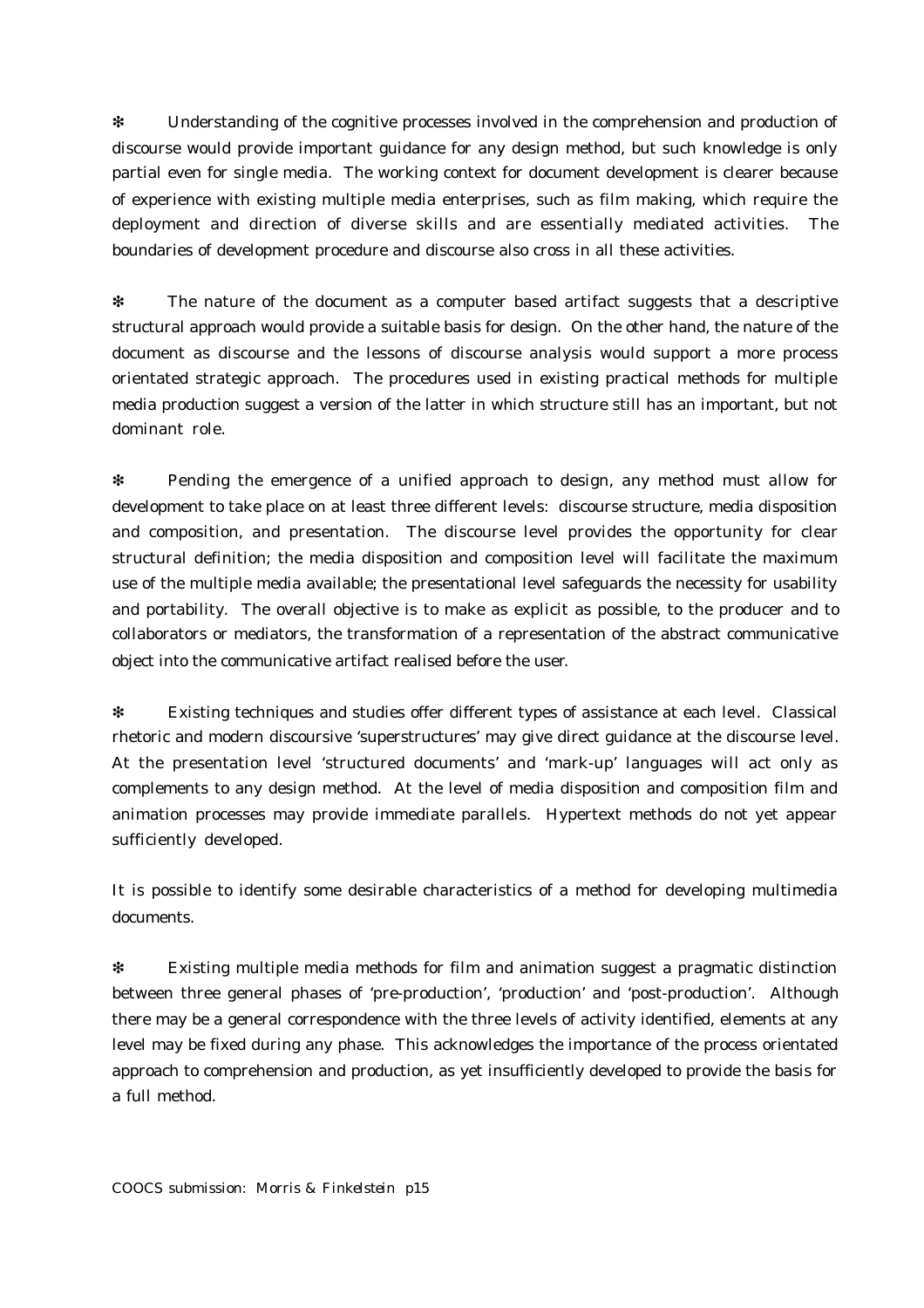❇ The method needs to provide for a number of possible actions with media elements. A version of one element may precis or paraphrase another of the same type. In a complementary fashion another element may provide an amplified version. One media type may substitute for another and stand as a preliminary or alternative representation of the same material. Explicit transformation from one type to another is also required. Amalgamation of elements of the same or different types will provide the necessary composite whole. Taken in the order of precis, paraphrase, substitute, transform, amplify and amalgamate these actions might act as the framework for a variety of 'top down' design.

❇ Explicit identification of media substitutes and transformations should facilitate the provision of explicit comparates essential to the mediated environment that is likely to provide the working context.

❇ Unless the overall objective in particular circumstances is the generation of an experimental form of discourse in hypertext or hypermedia, the method should provide for a particular discourse mode to form the underlying structure. This mode may have a different mode as an overlying or subsidiary structure. It may also employ conventional 'superstructures' as guides. Conventional media associated with common discourse types are likely to dominate at the 'closed' extreme of the interactivity spectrum and hypermedia, in single or multiple dimensions, towards the 'open' extreme.

# *References*

André, J., Furuta, R., & Quint, V. (Eds) Structured Documents, Cambridge: CUP, 1989.

Arnheim, R. Visual thinking. London : Faber, 1970.

Bartlett, E.J. Learning to revise: Some component processes. In M. Nystrand (Ed.), *What writers know, the language, process and structure of written discourse*. New York: Academic Press, 1982.

Bertin, J. Semiology of graphics; translated by W.J.Berg. Madison, Wis.: University of Wisconsin Press, 1983.

Bloedow, J. Filmmaking foundations. Boston: Focal Press, 1991.

Butcher, J. Copyediting : the Cambridge handbook. Cambridge: CUP, 1975.

Chatman, S.B. Coming to terms : the rhetoric of narrative in fiction and film. Ithaca, N.Y. : Cornell University Press, 1990.

Chicago Manual of Style, 13th Ed. Chicago: University of Chicago Press, 1982.

Conklin, J. Hypertext: An introduction and survey, *IEEE Computer,* Vol 20, September 1987.

*COOCS submission: Morris & Finkelstein p16*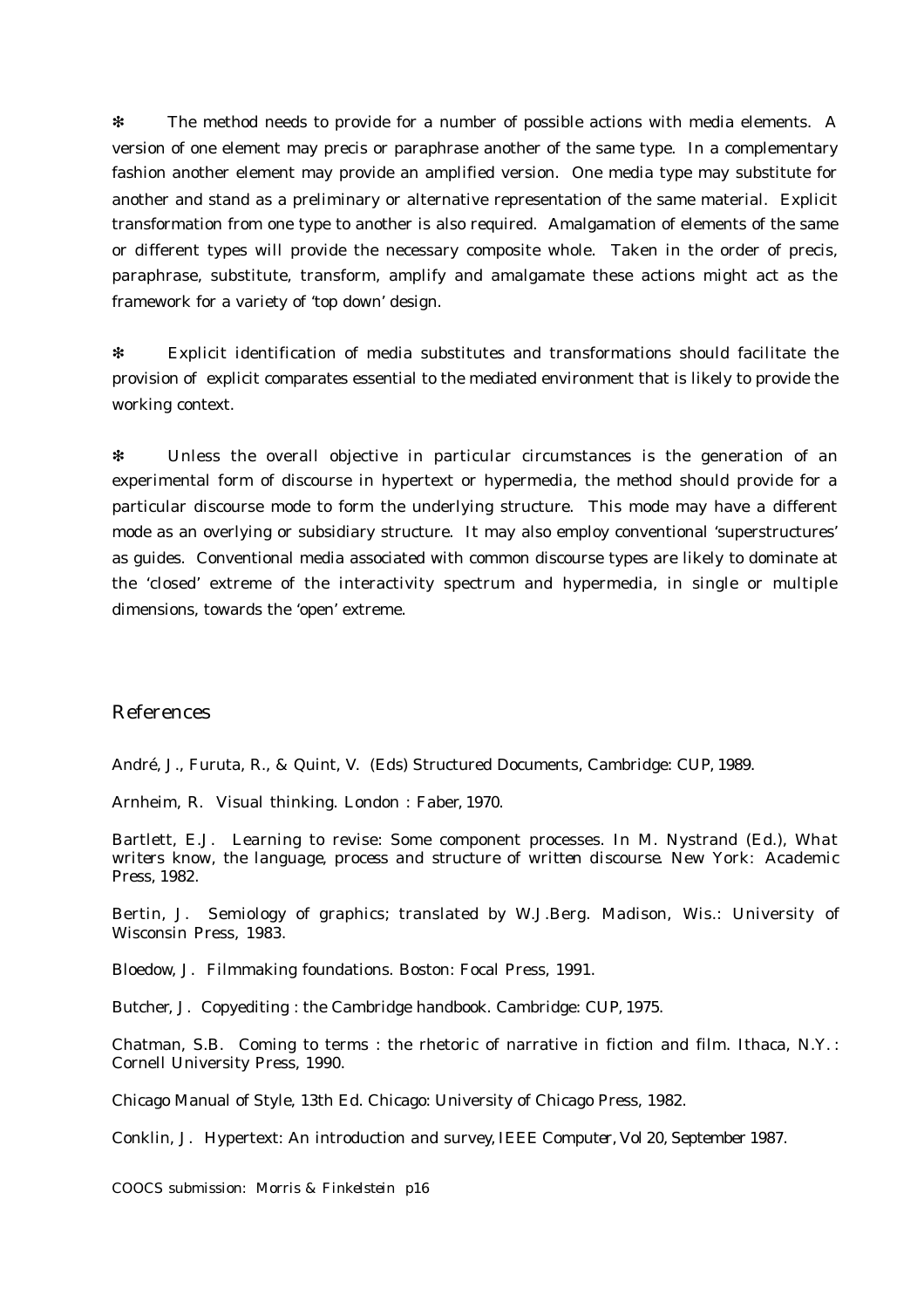Conklin, C. & Begeman, M.L. gIBIS : A hypertext tool for exploratory policy discussion. *ACM Transactions on Office Information Systems*, Vol 6 No 4, pp303-331, October 1988.

Coombs, J.H., Renear, A.H., & DeRose, S.J. Markup systems and the future of scholarly text processing. *Communications of ACM*, Vol 30 No 11, pp933-947, November 1987.

Corbett, E.P.J. Classical rhetoric for the modern student, 3rd ed. New York: Oxford University Press, 1990.

Davies, N.A. & Nicol, J.R. A technological perspective on multimedia computing. *Computer Communications*, Vol 14 No 5, June 1991.

DeRemer, F. & Kron, H.H. Programming in the large versus programing in the small, *IEEE Transactions on Software Engineering* Vol SE-2 No 2, 1976.

van Dijk, T.A. Macrostructures : an interdisciplinary study of global structures in discourse, interaction, and cognition. Hillsdale, N.J.: Erlbaum, 1979.

van Dijk, T.A., & Kintsch, W. Strategies of discourse comprehension. New York: Academic Press, 1983.

Fagan, M.E. Advances in software specifications. *IEEE Transactions on Software Engineering*, Vol SE12 No 7, p744, July 1986.

Flower, L.S. & Hayes, J.R. The dynamics of composing: making plans and juggling constraints. In L.W. Gregg & E.R. Steinberg, Cognitive processes in writing: an interdisciplinary approach. Hillsdale, NJ: Erlbawm, 1980

Garzotto, F., Paolini, P., & Schwabe, D. Authoring-in-the-large: Software engineering techniques for hypertext application design. In *Proceedings of Sixth International Workshop on Software Specification and Design*, p193, October 1991.

Goldfarb, C.F. The SGML Handbook, Oxford: Clarendon Press, 1990.

Goodman, N. Languages of art: An approach to a theory of symbols. 2nd ed. Indianapolis,Ind.: Hackett, 1976.

Grønbaek, K. & Trigg, R.H. Design issues for a Dexter-based hypermedia system. In *ECHT '92, Proceedings of Fourth ACM Conference on Hypertext, Milan, December 1992.* New York: ACM Press, 1992.

Halasz, F.G. & Schwartz, D. The Dexter Hypertext Reference Model. In *Proceeedings of NIST Hypertext Workshop*, Gaithersburg, MD, January 1990

Heninger, K.L., Kallender, J.W., Parnas, D.L. & Shore, J.E. NRL Memorandum Report 3876, Software Requirements for the A-7E Aircraft. Washington, DC: Naval Research Laboratory, November 1978.

Kolers, P. Reading Pictures and Reading Text. In D. Perkins & B. Leondar (Eds.), *The arts and cognition*. Baltimore: Johns Hopkins University Press, 1977.

Lessing, G.E. Laocoon: a essay on the limits of painting and poetry; translated by E.A. McCormick. Baltimore: Johns Hopkins University Press, 1984.